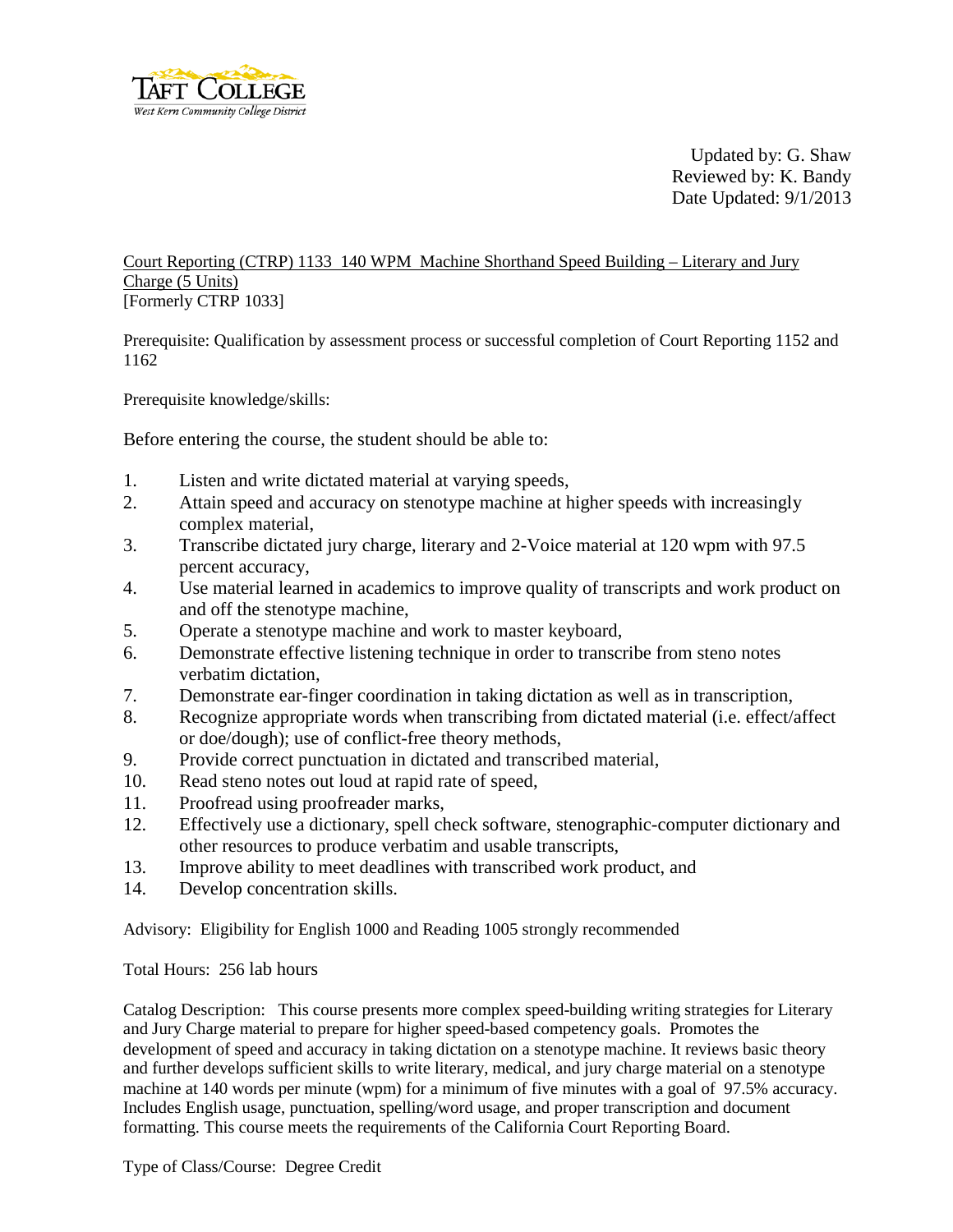

Text: Merriam-Webster Dictionary (latest edition)

Additional Materials: Stenography machine and stenograph paper

Course Objectives:

By the end of the course, a successful student will be able to:

- 1. Listen and write increasingly more complex material at varying speeds,
- 2. Attain speed and accuracy on stenotype machine at higher speeds with increasingly complex dictated material,
- 3. Pass one five-minute jury charge and one (1) five-minute literary dictation test at 140 wpm with a pass rate of 97.5%,
- 4. Use material learned in academics to improve quality of transcripts and work product on and off the stenotype machine,
- 5. Operate a stenotype machine and work to master keyboard,
- 6. Demonstrate effective listening technique in order to transcribe from steno notes verbatim dictation,
- 7. Demonstrate ear-finger coordination in taking dictation as well as in transcription,
- 8. Recognize appropriate words when transcribing from dictated material (i.e. effect/affect or doe/dough); use of conflict-free theory methods,
- 9. Provide correct punctuation in dictated and transcribed material,
- 10. Read steno notes out loud at rapid rate of speed,
- 11. Proofread using proofreader marks,
- 12. Effectively use a dictionary, spell check software, stenographic-computer dictionary and other resources to produce verbatim and usable transcripts,
- 13. Improve ability to meet deadlines with transcribed work product, and
- 14. Develop concentration skills.

Course Scope and Content (laboratory):

- Unit I Speed Building Techniques
	- A. Daily observations
	- B. Dictation at 140 wpm of various complex literary, medical and jury charge material
	- C. Theory techniques through timed dictation tests
	- D. Theory techniques through word usage and spelling tests
	- E. Concentration and listening skills: timed dictation tests
	- F. Read back steno notes
	- G. Complex material from legal opinion, literary and medical, and multivoice

Unit II Dictation/Transcription Outcome

- A. Daily observations
- B. Personal dictionary
- C. Identify homonyms, numbers, possessives and symbols
- D. Writing "briefs", (steno shorthand abbreviations)
- E. Read and transcribe steno notes